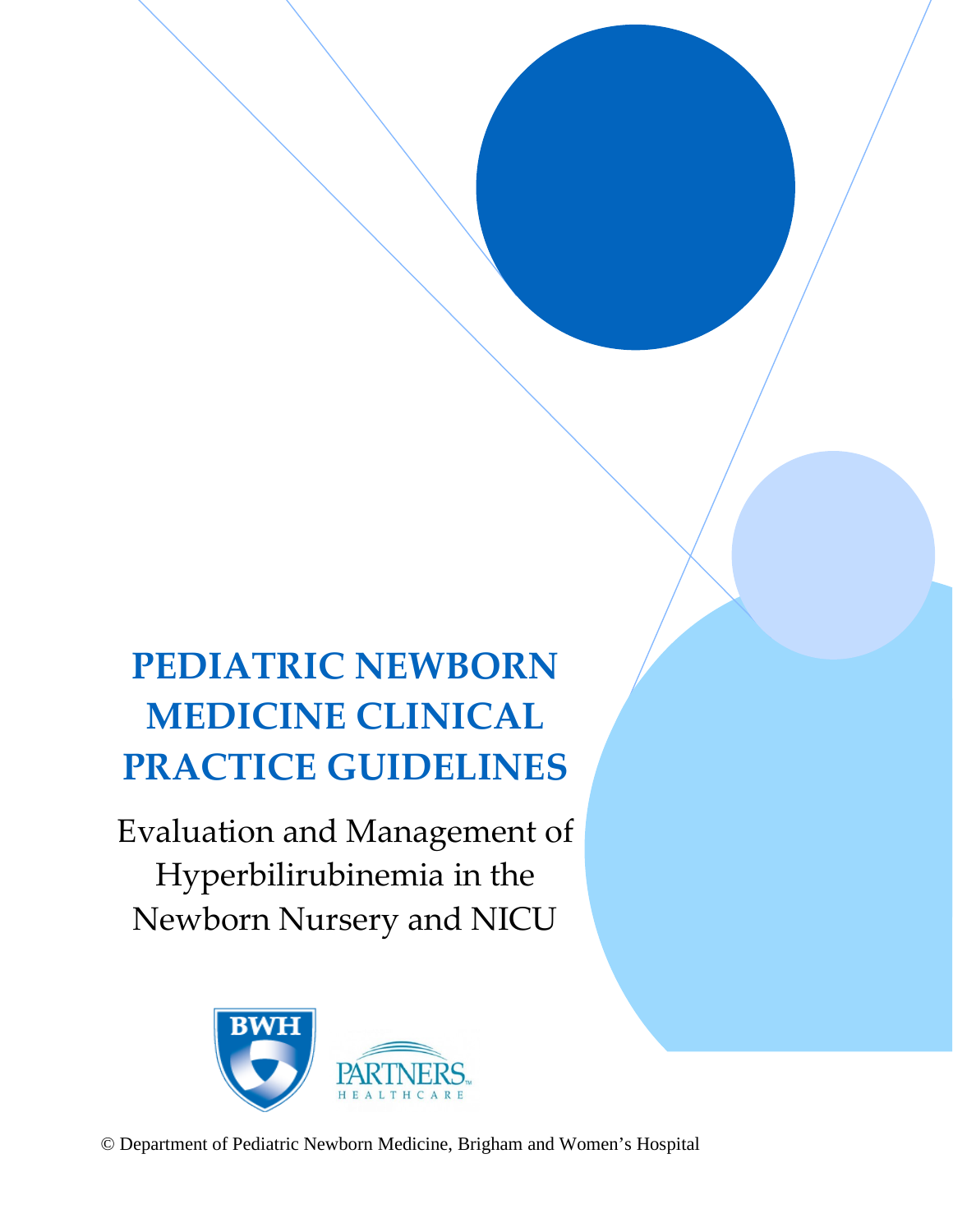

| <b>Clinical Guideline Name</b> | Evaluation and Management of Hyperbilirubinemia in the Newborn |  |
|--------------------------------|----------------------------------------------------------------|--|
|                                | Nursery and NICU                                               |  |
| <b>Implementation Date</b>     | March 1, 2016                                                  |  |
|                                |                                                                |  |
| <b>Due for CPC Review</b>      |                                                                |  |
|                                |                                                                |  |
| <b>Contact Person</b>          | <b>Medical Director, NICU</b>                                  |  |
|                                |                                                                |  |
| <b>Approved By</b>             | Department of Pediatric Newborn Medicine Clinical Practice     |  |
|                                | Council _1/14/16                                               |  |
|                                | <b>CWN PPG 1/13/16</b>                                         |  |
|                                | BWH SPP Steering 2/17/16                                       |  |
|                                | Nurse Executive Board/CNO 2/22/16                              |  |

## **I. Purpose**

**The purpose of this clinical practice guideline is to ensure that all infants receive optimal and consistent care for hyperbilirubinemia by establishing standard practices for the evaluation and management of hyperbilirubinemia in preterm and term infants.**

**II**. All CPGs will rely on the **[NICU Nursing Standards of Care.](https://hospitalpolicies.ellucid.com/documents/view/3228)** All relevant nursing PPGs are listed below (all underlined text is hyperlinks):

> [WNH P.1 Phototherapy for Infants](https://hospitalpolicies.ellucid.com/documents/view/3299) [WNH B.8 Infant Bilirubin Screening](https://hospitalpolicies.ellucid.com/documents/view/3246) [WNH B.2 Infant Heelstick Blood Sampling](https://hospitalpolicies.ellucid.com/documents/view/3242) WNH ---- Care of the Late Preterm Infant [IVIG DAG](http://www.bwhpikenotes.org/policies/departments/NICU/drug_admin/DAGs/IVIG.pdf)

## **III. Scope**

These guidelines apply to all infants in the care of the Department of Pediatric Newborn Medicine. The guidelines include recommendations for evaluation, diagnosis and monitoring of hyperbilirubinemia, as well as indications for administration of phototherapy, intravenous immunoglobulin (IVIG) and exchange transfusion.

## **IV. Etiology and Evaluation**

- Every infant with jaundice should be evaluated for etiology and severity of hyperbilirubinemia to guide appropriate therapy
- For jaundice appearing on
	- o Day 1: consider isoimmunization (ex. Rh, ABO incompatibility) and congenital infection
		- If mother is blood type  $O<sub>+</sub>$ , obtain infant blood type and direct antiglobulin test (DAT)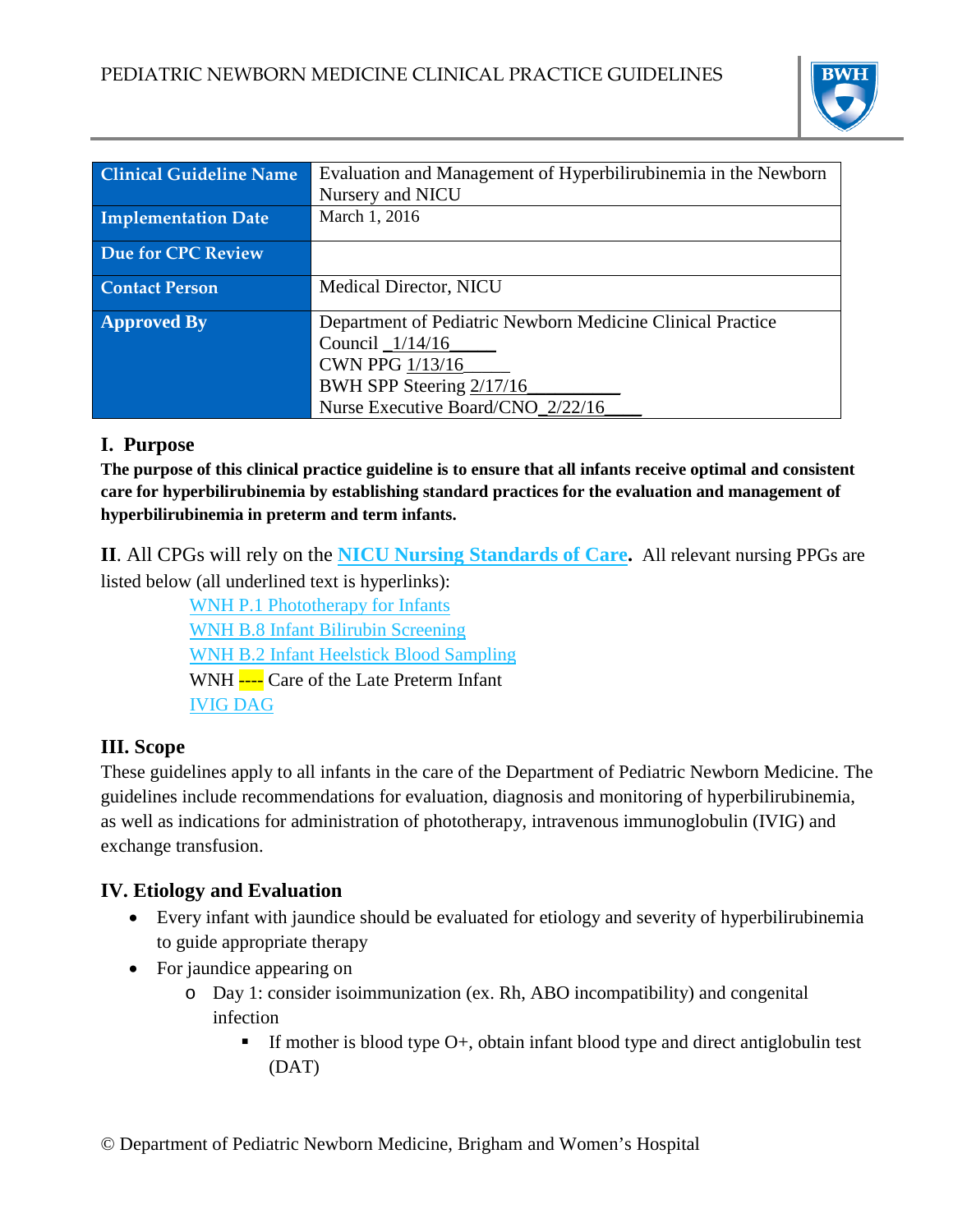

- o Days 2-6: consider bacterial infection (including urinary tract infection), resorption jaundice (ex. cephalohematoma), metabolic disease (ex. galactosemia), isoimmunization, congenital infection, breastfeeding jaundice/dehydration, physiologic jaundice, RBC membrane defects (ex. spherocytosis), RBC enzyme defects (ex. G6PD deficiency, pyruvate kinase deficiency)
	- Obtain blood type, DAT, hematocrit, reticulocyte count, and blood smear
	- **If hemolysis is present with negative DAT, check RBC enzymes**
	- If elevation of direct bilirubin, obtain urinalysis and urine culture and evaluate causes of cholestasis
- o Days 7+:
	- Indirect (unconjugated) hyperbilirubinemia: consider breast milk jaundice, hypothyroidism, sepsis
	- Direct (conjugated) hyperbilirubinemia: evaluate causes of cholestasis
- Jaundice appearing within 24 hours of life is pathologic until proven otherwise
- It is crucial to determine presence or absence of hemolysis
- The total serum bilirubin (TSB) level is used when determining levels for phototherapy or exchange transfusion
- Physiologic hyperbilirubinemia is a diagnosis of exclusion. Persistent hyperbilirubinemia in an non-breast fed infant should be considered abnormal, and warrants further investigation

## **V. Assessing risk**

- **a.** Major risk factors for developing severe hyperbilirubinemia:
	- o TSB in the high risk zone of the Bhutani nomogram
	- o Jaundice observed in first 24 hours of life
	- o Blood group incompatibility (Rh or ABO) or known hemolytic disease
		- $\circ$  If mother is blood type O+, obtain infant blood type and DAT
	- o Prematurity
	- o Cephalohematoma, subgaleal hemorrhage, or other significant bruising
	- o Previous sibling with hyperbilirubinemia requiring phototherapy
	- o Exclusive breastfeeding, particularly in setting of excessive weight loss
	- o East Asian race
- **b.** Use of nomograms:
	- Nomograms help assess risk for developing hyperbilirubinemia and assist in determining the timing of appropriate follow-up
	- Bhutani curve (below) is the accepted nomogram for assessing hyperbilirubinemia risk for infants  $\geq$  35 weeks gestation, based on bilirubin level and postnatal age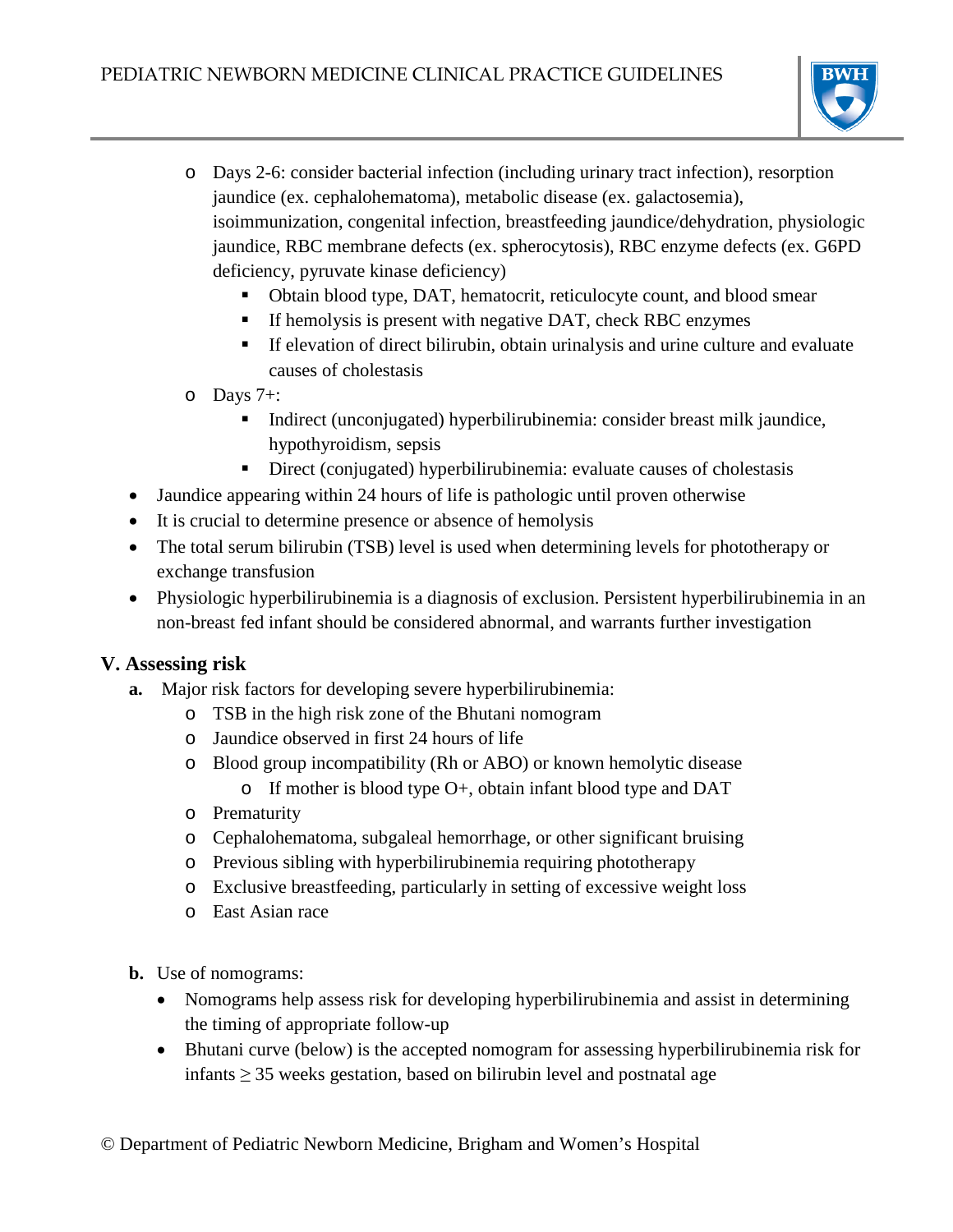



Bhutani nomogram  $(≥ 35$  weeks gestation):

Bhutani et al. nomogram for well newborns at >36 weeks' gestational age with birth weight of >2000 g or more or >35 weeks' gestational age and birth weight of >2500 g based on hour-specific serum bilirubin values.

- **c.** Bilitool:
	- Bilitool (www.bilitool.org) is a web site that provides a free, user-friendly, interactive way to match infant bilirubin levels with the Bhutani nomogram and established phototherapy guidelines (for infants ≥35 weeks)

#### **VI. Light source and irradiance**

- Blue fluorescent lamps or LED systems (ex. neoBLUE®) provide irradiance in the 430 490 nm band and are determined to be the most effective light source for phototherapy
	- o LED lights provide the greatest TSB decrease during first 24 hours, followed by spotlights, bank of lights, and blankets
- If TSB continues to rise despite phototherapy, consider increasing irradiance by bringing phototherapy lamp closer to infant or increasing body surface area exposed to phototherapy (ex. place additional light source beneath infant and reflecting material around incubator or radiant warmer)
- Use radiometer recommended by manufacturer of phototherapy system to measure irradiance (Biomed)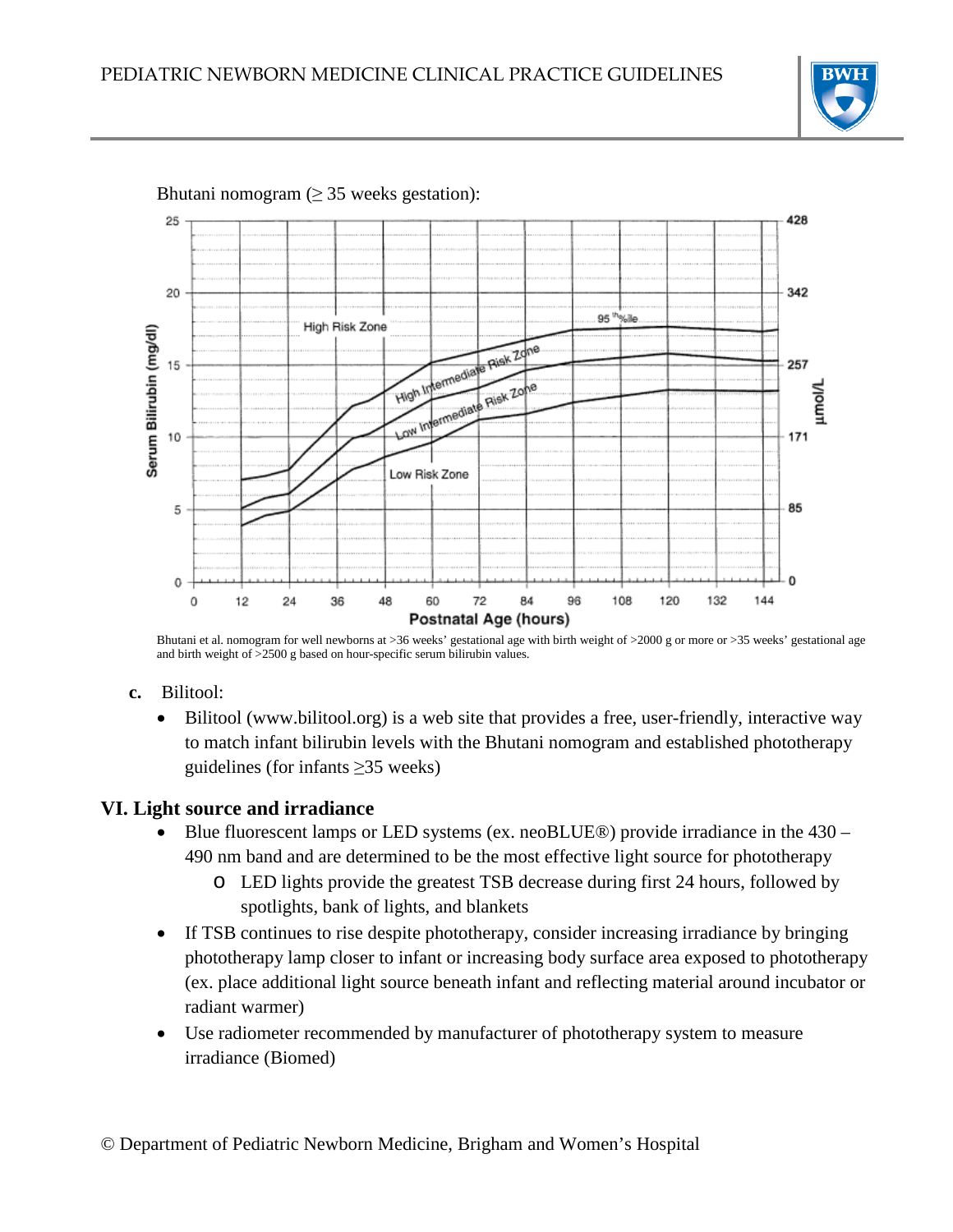

• Due to increased mortality associated with phototherapy use in ELBW infants, if BW  $\lt$ 750g, consider initiating phototherapy at lower irradiance level (i.e. "low" setting) and only increase irradiance (or surface area exposed) if TSB continues to rise

## **VII. Infants ≥ 35 weeks gestation**

- **a.** Key points:
	- TSB levels progressively increase during the first 96-120 hours after birth and usually decline depending on the maturation of the infant's liver, initiation of enteral feeds, motility

| <b>Device</b>                             | <b>Irradiance</b><br>$(uW/cm^2/nm)$            | <b>Location</b>          | <b>Notes</b>                                                                                                                                   |
|-------------------------------------------|------------------------------------------------|--------------------------|------------------------------------------------------------------------------------------------------------------------------------------------|
| Giraffe Spot PT Lite (GE)                 | $6 - 35$                                       | <b>NICU</b>              | Output depends on distance from lens<br>to infant<br>Utilizes white light<br>To be discontinued by GE and<br>replaced with blue LED spotlights |
| NeoBlue (Natus)                           | $12-15$ (low)<br>$30-35$ (high)                | NICU,<br>Newborn Nursery | Both low and high settings assume<br>distance of 12" from light to infant<br>Utilizes blue LED                                                 |
| BiliSoft Blanket (GE)                     | 70 (small pad)<br>49 (large pad)               | <b>NICU</b>              | Utilizes blue LED                                                                                                                              |
| NeoBlue Cozy Bed (Natus)                  | $30 - 35$                                      | Newborn Nursery          | Utilizes blue LED                                                                                                                              |
| BiliBed (Medela)                          | $40-60$                                        | Newborn Nursery          | Utilizes blue fluorescent tube                                                                                                                 |
| <b>BiliBlanket Plus</b><br>(Datex-Ohmeda) | $15 \text{ (low)}$<br>25 (medium)<br>35 (high) | NICU,<br>Newborn Nursery | Used rarely in NICU                                                                                                                            |

of the GI tract, and infant's ability to clear the bilirubin load

- i. Note: TSB levels in late preterm infants may peak later (as compared with term infants), and rate of rise may be steeper
- Jaundice should resolve by 2 weeks of life in most infants; persistent jaundice beyond age 2 weeks warrants further investigation
- **b.** Bilirubin measurement:
	- Initial transcutaneous bilirubin (TcB) measurement should be obtained around the time of the initial newborn screen (between 24-48 hours of life)
		- o Note, if mother is blood type O+ and **Coombs is positive**, TcB should be obtained at 12 hours of life and further close follow-up recommended
	- If TcB level is above the threshold (use table below), obtain a serum bilirubin (TSB)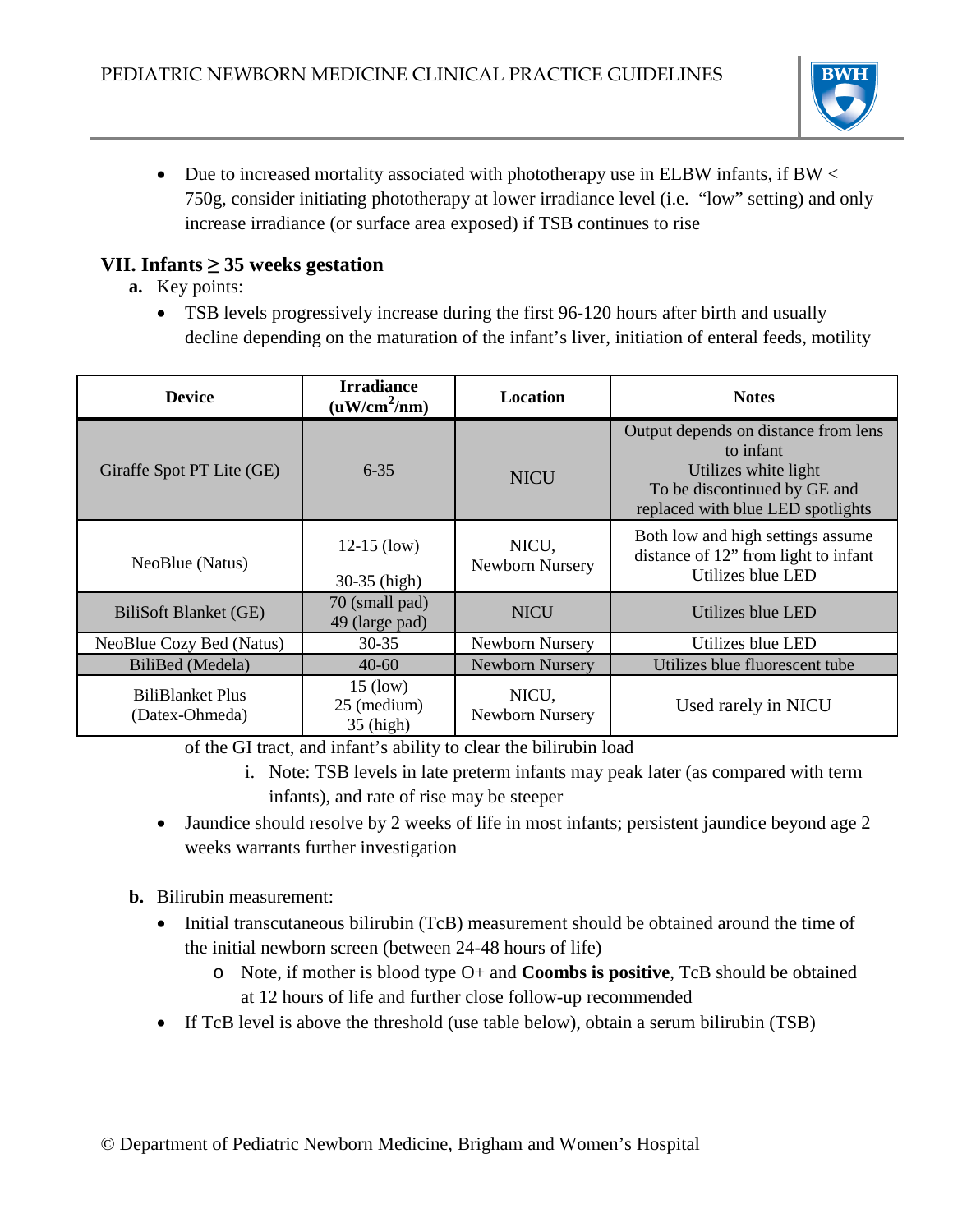

| Postnatal age<br>(hours) | Threshold transcutaneous bilirubin level<br>(mg/dL) |
|--------------------------|-----------------------------------------------------|
| $24-36h$                 |                                                     |
| $37-48 h$                |                                                     |
| 49-72 h                  |                                                     |
| 72-96h                   | 12                                                  |
| $96 + h$                 |                                                     |

- If major risk factors are present (see below), or if infant appears jaundiced, consider obtaining initial TcB at earlier time point
- Note: in NICU setting, consider obtaining TSB (instead of TcB) to coincide with scheduled blood draw
- Note: TcB measurement may be used on infants of any race or ethnic background but results may be mildly affected by skin pigmentation
	- o TcB typically overestimates TSB in infants who are dark-skinned, and likely underestimates TSB in light-skinned infants
- **c.** Risk factors for bilirubin toxicity:
	- Hemolysis
	- G6PD deficiency
	- Asphyxia
	- Neurological signs including significant lethargy or irritability
	- Temperature instability
	- Confirmed or suspected sepsis
	- Acidosis
	- Hypoalbuminemia  $\left($  < 3 g/dL in near term and term infants)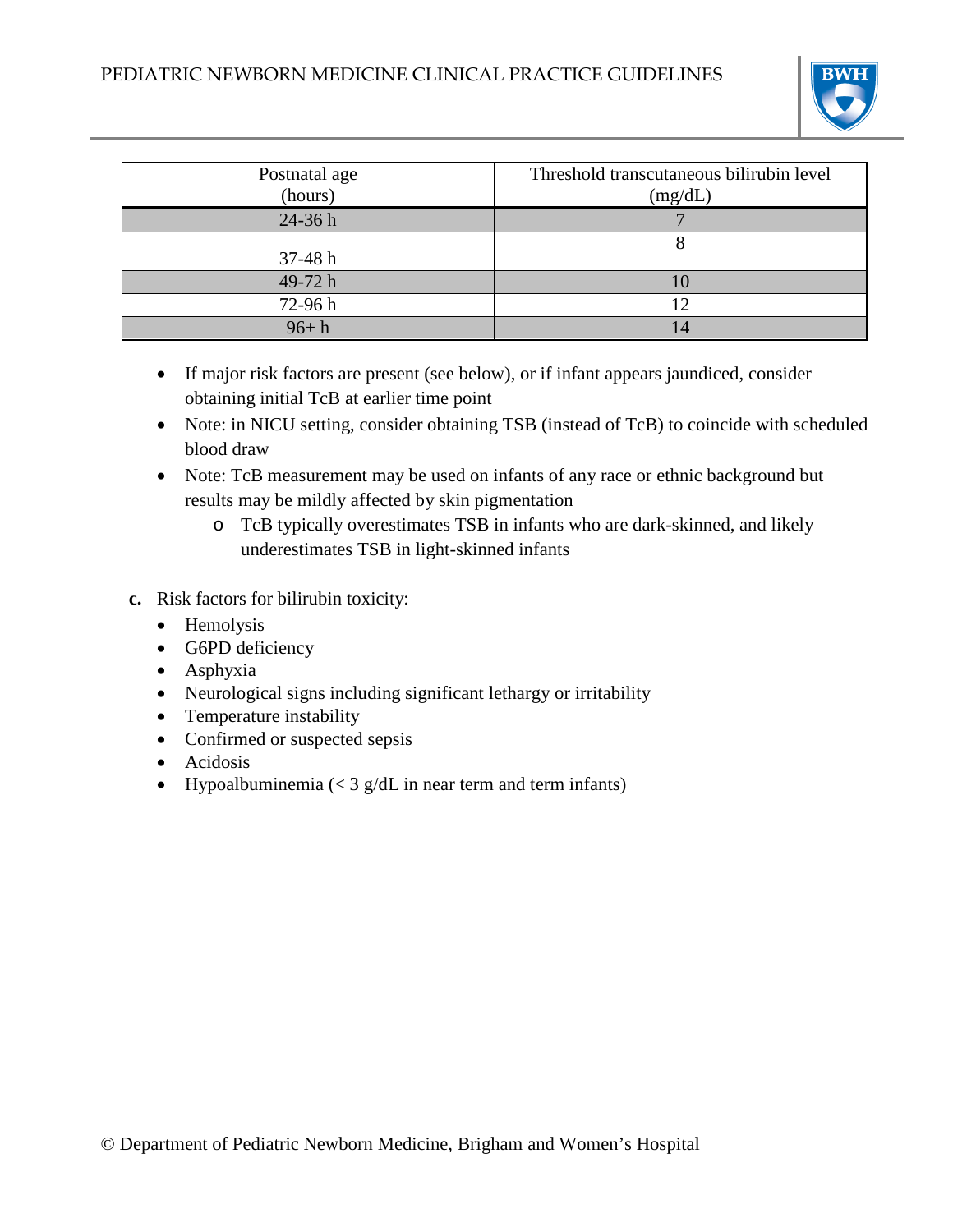

## **d.** Phototherapy:

Guideline for initiating phototherapy ( $\geq$  35 weeks gestation)



- **e.** Ongoing monitoring:
	- Obtain daily morning (04:00) TcB until downtrending
	- If TcB level is above the threshold (use table in section VII. b above), obtain TSB
	- Once phototherapy has been initiated:
		- o Follow serial TSB levels (TcB levels will no longer be accurate)
		- o Repeat TSB in 12-24 hours after starting phototherapy
		- o For bilirubin levels approaching exchange level or rapid rate of rise more frequent bilirubin measurements are recommended
		- o Use bilitool.org for specific recommendations regarding timing of serial TSB measurements
	- Decisions regarding when to discontinue phototherapy should be based on the infant's individual risk factors and clinical situation
	- Measure bilirubin within 12-24 hours after phototherapy is discontinued, then as clinically indicated (i.e. in setting of ongoing hemolysis)
	- Consult with neonatologist if TSB is within 2 mg/dL of exchange transfusion threshold, or earlier as clinically indicated (ex. presence of hemolysis or other major risk factors)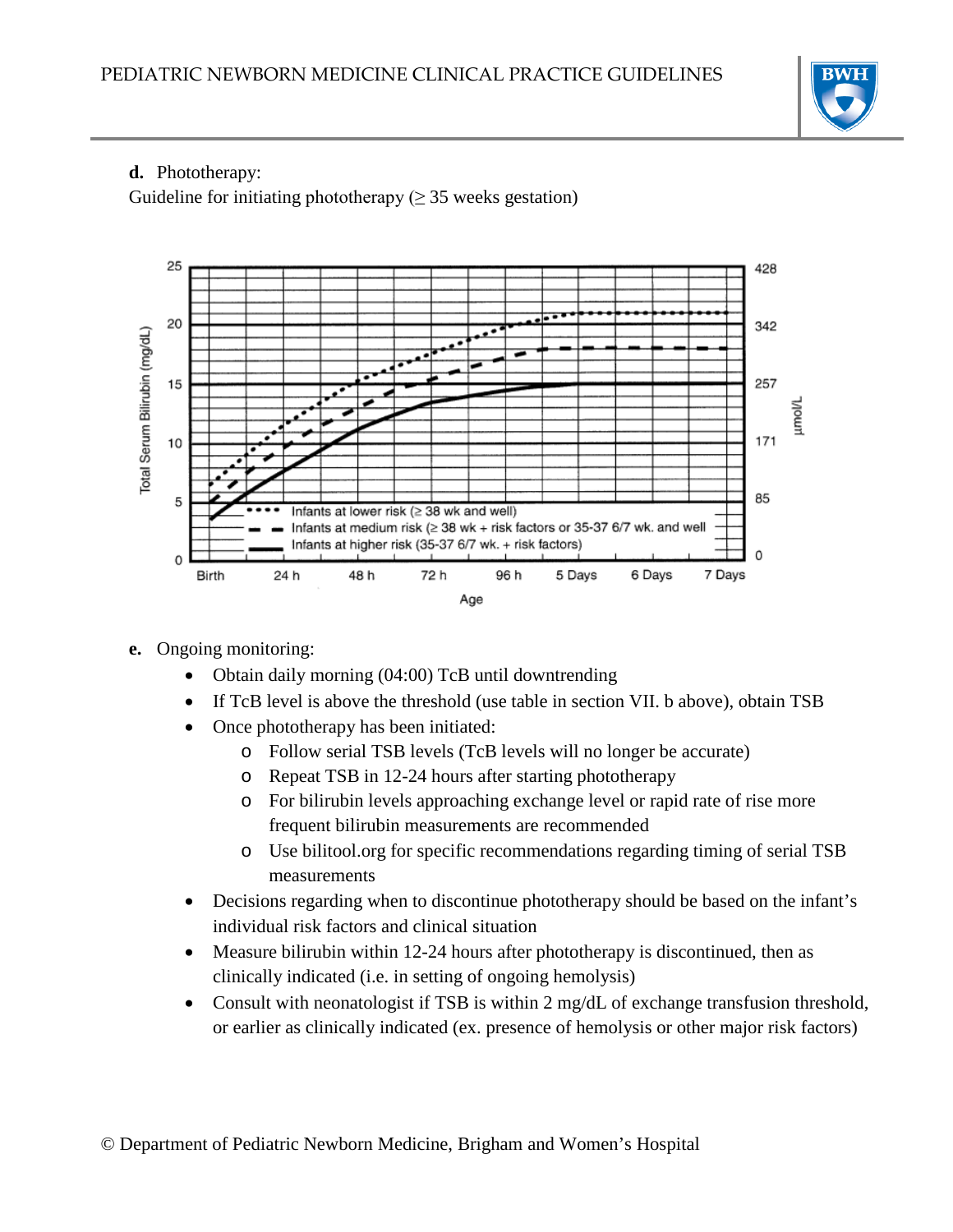

- **f.** Fluids, electrolytes and nutrition:
	- Encourage breastfeeding or bottle feeding up to 20 minutes duration every 2-3 hours, using expressed maternal milk for supplemental feeds when available
	- Give enteral feeds but do not interrupt phototherapy for patients nearing exchange transfusion threshold or rapidly rising TSB
	- Do not routinely supplement with IV fluids
		- o Consider IV fluids if within 2 mg/dL of exchange transfusion threshold
- **g.** Follow-up after discharge:
	- Appropriate follow-up after hospital discharge is essential, particularly with the advent of earlier mother-infant discharge
	- Timing of follow-up depends on the age of the infant at discharge and whether risk factors for hyperbilirubinemia are present
	- Use bilitool.org for specific recommendations based on infant risk category
	- Ensure the following occur at the time of hospital discharge:
		- Follow-up appointment with PCP is arranged
			- i. Note: direct communication with PCP should occur if infant needs to have bilirubin level checked the next day
		- Parents are provided with information about jaundice
		- Family is given instructions on when and whom to contact for medical issues (ex. jaundice and adequacy of feeding) prior to their appointment
	- Infants with TSB levels that approach exchange transfusion threshold should be monitored until school age
		- Follow-up should include brainstem auditory evoked response (BAER) hearing test, neurologic and neurodevelopmental evaluation, and MRI
		- BAER recommended for all infants with bilirubin  $\geq 20$ mg/dl. Performed at 3 months of age as outpatient.
- **h.** Intravenous immunoglobulin (IVIG):
	- IVIG will only be administered in the NICU
	- Several studies have shown an overall decreased need for exchange transfusions in isoimmune hemolytic disease (Rh or ABO incompatibility) with use of higher dose IVIG (1g/kg) compared with phototherapy alone.<sup>4, 5</sup>

© Department of Pediatric Newborn Medicine, Brigham and Women's Hospital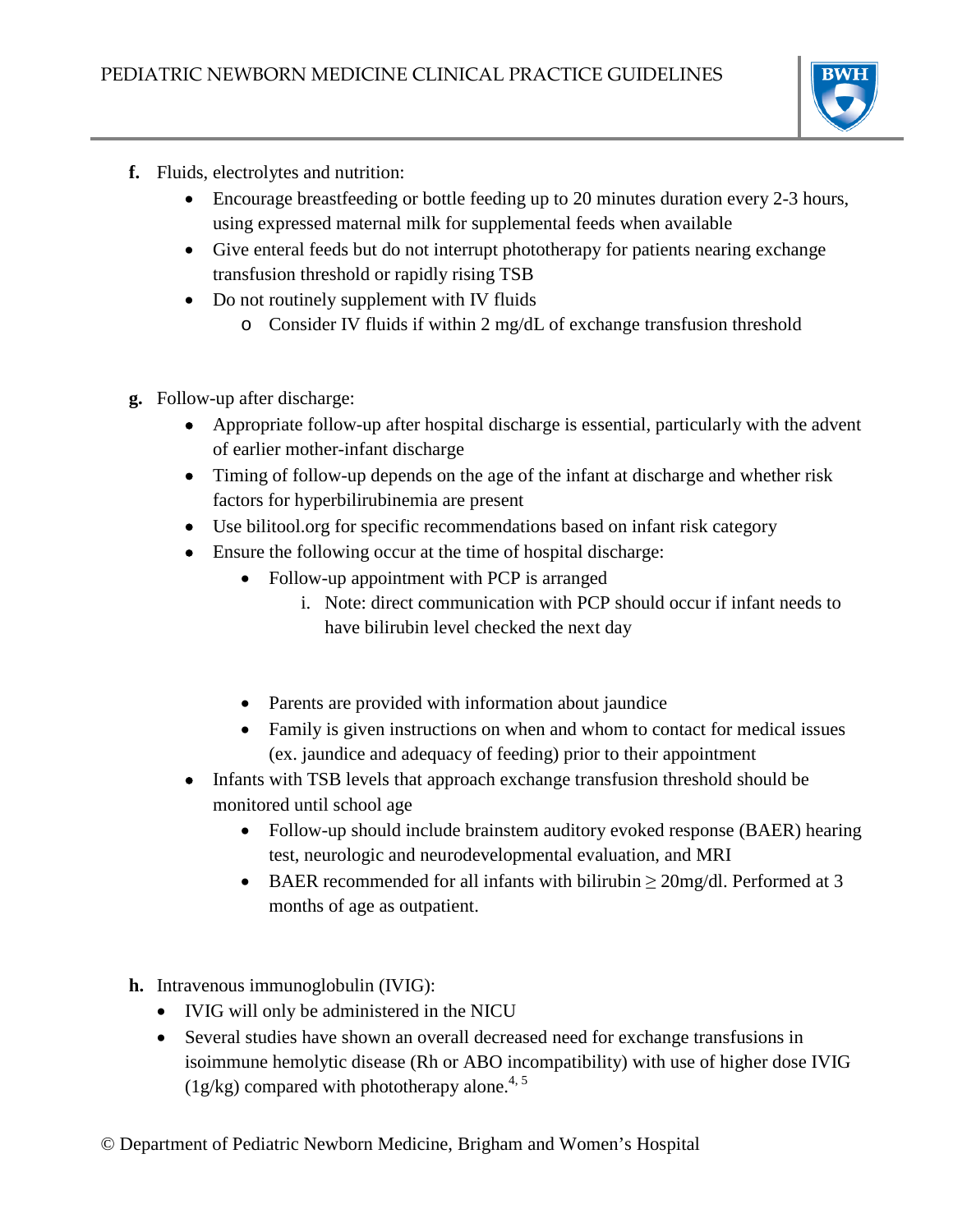

- In setting of isoimmune hemolytic disease, consider administration of IVIG (1 g/kg IV infused over 6 hours) if:
	- o TSB is rising despite intensive phototherapy for at least 6 hours, or
	- o TSB is within 2-3 mg/dL of the exchange transfusion level
- Dose may be repeated in 12-24 hours
- Rare but serious adverse effects include hypotension, tachycardia, and potentially NEC
- See medication DAG for IVIG infusion details: [Link to IVIG DAGE](http://www.bwhpikenotes.org/policies/departments/NICU/drug_admin/DAGs/IVIG.pdf)xchange transfusion:
- Exchange transfusion should be considered after 6 hours of intensive phototherapy unless there is evidence of acute bilirubin encephalopathy (significant lethargy, hypertonia, neck hyperextension, opisthotonus, high pitched cry) OR the total serum bilirubin is  $\geq$  5mg/dl above exchange level in infants >35 weeks



Guideline for exchange transfusion  $(≥ 35$  weeks gestation)

- Note that it may take several hours to prepare blood for double volume exchange transfusion; therefore, contact blood bank ASAP if exchange transfusion is anticipated. Ensure intensive phototherapy is administered in the meantime.
- See Exchange Transfusion CPG for more details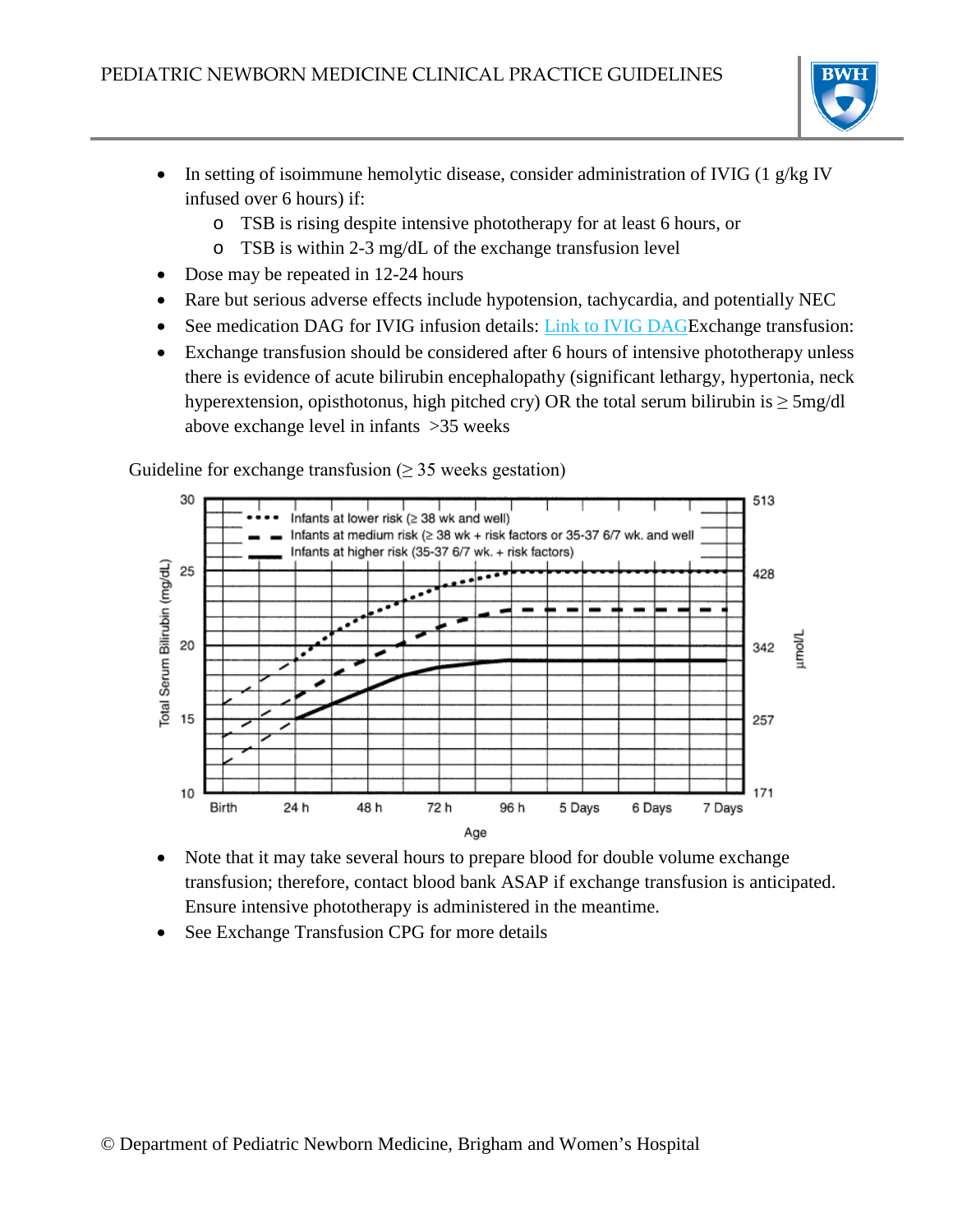

#### **VIII. Infants < 35 weeks gestation**

- **a.** Key points:
	- Hyperbilirubinemia is more prevalent, severe, and protracted in preterm infants because of immature RBCs, liver, and GI tract
	- Preterm brain is more vulnerable to bilirubin toxicity (increased oxidative stress, immature neurons more susceptible to bilirubin, increased disruption of blood-brain barrier)
	- Bilirubin-related neurotoxicity can result in death or acute multisystem impairment and long-term neurodevelopmental impairment
	- Even moderate or low TSB levels can lead to brain damage in sick preterm infants; risk increases both as GA decreases and TSB concentration rises
	- Acute findings of bilirubin-induced neurologic dysfunction are often absent in preterm infants
	- Phototherapy can prevent bilirubin neurotoxicity, but not without risk especially in sickest premature infants < 750g BW (greater transmission of light through thin/gelatinous skin leads to increased photo-oxidative cell injury, phototherapy affects mesenteric and cerebral blood flow, bilirubin serves as a "natural" antioxidant)
- **b.** Bilirubin measurement:
	- Routine use of transcutaneous bilirubin (TcB) devices are not recommended in preterm infants based on currently available information<sup>6</sup>
	- Infants > 1000g: obtain TSB at 24 hours of life (sooner if clinically jaundiced)
	- Infants < 1000g: obtain TSB at 12 and 24 hours of life
	- Frequency of monitoring serial bilirubin levels should be individualized based upon infant's clinical condition and risk factors (see below)
		- o Consider monitoring every 12 hours if TSB is within 90% of phototherapy level
		- o Consider monitoring every 4-6 hours if:
			- oEvidence of hemolysis (ex. high reticulocyte count, rapidly rising bilirubin level  $(>0.5 \text{ mg/dL/hr})$
			- oRising TSB despite phototherapy
			- oTSB nearing exchange level
- **c.** Risk factors for bilirubin toxicity:
	- Hemolysis
	- G6PD deficiency
	- Asphyxia
	- Neurological signs including significant lethargy or irritability
	- Temperature instability
	- Confirmed or suspected sepsis
	- Acidosis
- © Department of Pediatric Newborn Medicine, Brigham and Women's Hospital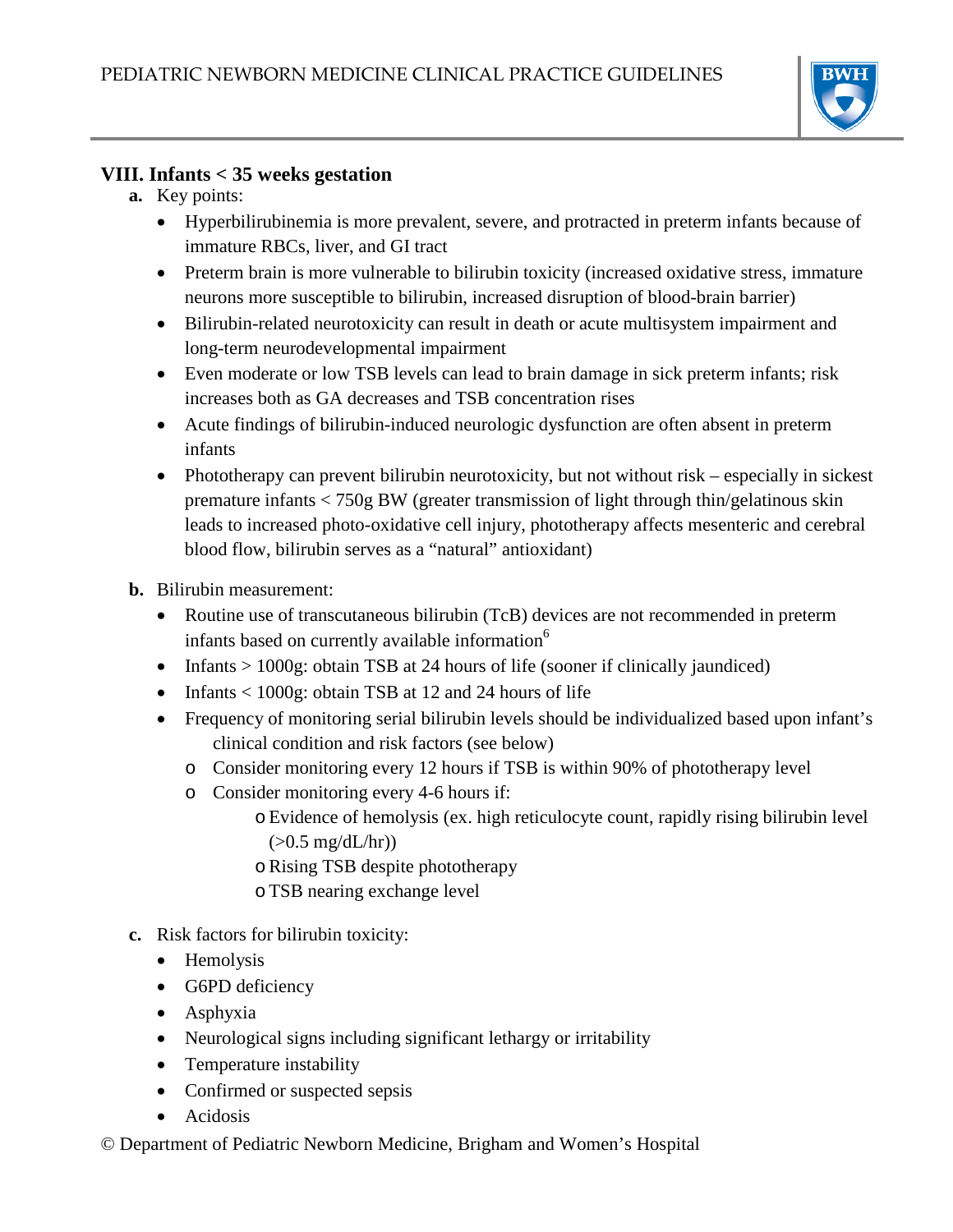

• Hypoalbuminemia  $\langle \langle 2.5 \text{ g/d} \rangle$  in preterm infants)

#### **d.** Phototherapy:

Guideline for initiating phototherapy  $(< 35$  weeks gestation):

| Gestational age | Initiate phototherapy<br>Total serum bilirubin (mg/dL) |
|-----------------|--------------------------------------------------------|
| $<$ 28 0/7      |                                                        |
| 28 0/7-29 6/7   |                                                        |
| $300/7 - 316/7$ |                                                        |
| $320/7 - 336/7$ | 10                                                     |
| $340/7 - 346/7$ |                                                        |

Maisels et al.2012

- Note: use POSTMENSTRUAL AGE for phototherapy levels. For example, when a 29 0/7 week neonate is 7 days old, use the TSB level for 30 0/7 weeks
- Consider discontinuing phototherapy when TSB is at least 1-2 mg/dL below the phototherapy level for the infant's postmenstrual age
- **e.** Ongoing monitoring:
	- Measure bilirubin within 12-24 hours after phototherapy is discontinued
	- Continue measuring bilirubin every 12-24 hours until TSB starts declining
- **f.** Direct (conjugated) hyperbilirubinemia
	- Some evidence suggests that direct hyperbilirubinemia may decrease albumin-binding capacity, and infants with bronze baby syndrome may be at increased risk of developing bilirubin encephalopathy $10,11$
	- If direct bilirubin is  $\geq 2$  mg/dL and the infant is receiving parenteral nutrition, lipids should be restricted to 1 g/kg/day and the trace elements should be adjusted to reduce and/or omit manganese. Consider initiating/advancing enteral nutrition, as medically feasible
	- Once the infant is fully enterally–fed, consider supplementing with fat soluble vitamin supplementation (i.e. AquADEK)
	- Consider ursodiol for infants with biliary atresia or PN-associated cholestasis
	- Consider subspecialist consultation if direct bilirubin level >50% of TSB
- **g.** Follow-up after discharge:
	- Infants with TSB levels that approach exchange transfusion threshold should be monitored until school age
	- Follow-up should include neurologic and neurodevelopmental evaluation, MRI, and auditory brainstem response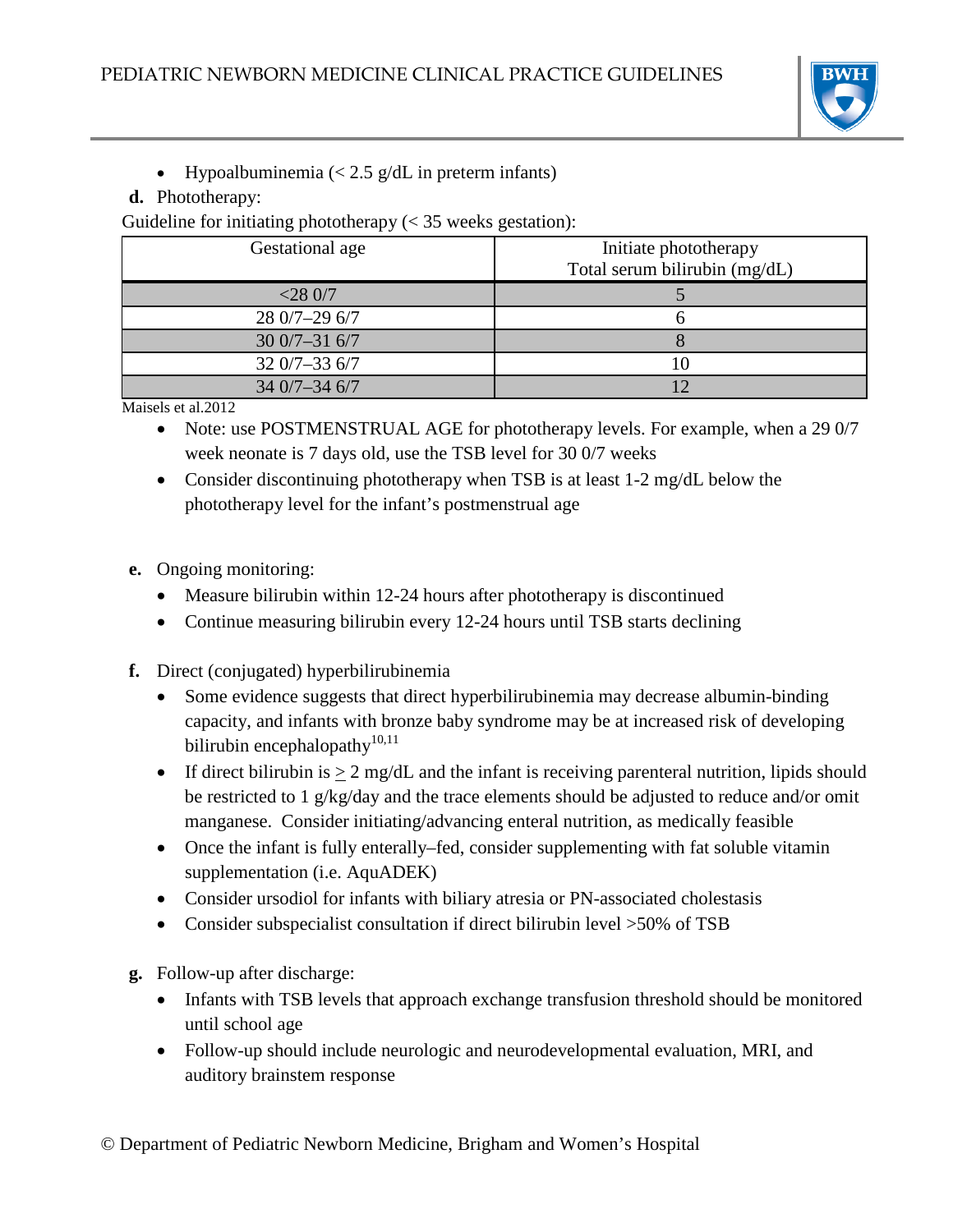

- **h.** Intravenous immunoglobulin (IVIG):
	- IVIG will only be administered in the NICU
	- Data is less established for the use of IVIG in preterm infants with antibody-mediated hemolysis
	- In setting of isoimmune hemolytic disease (ex. Rh disease, ABO incompatibility, or minor blood group incompatibility), consider administration of IVIG (0.5 g/kg IV infused over 6 hours) if:
		- TSB is rising despite intensive phototherapy for at least 6 hours, or
		- TSB is within 2-3 mg/dL of the exchange transfusion level
	- See medication DAG for IVIG infusion details: [Link to IVIG DAG](http://www.bwhpikenotes.org/policies/departments/NICU/drug_admin/DAGs/IVIG.pdf)
- **i.** Exchange transfusion:
	- Sick preterm infants are more likely than term infants to experience serious complications (including death) from exchange transfusion

Guideline for exchange transfusion (< 35 weeks gestation):

| Gestational age | Initiate Exchange transfusion<br>Total serum bilirubin (mg/dL) |
|-----------------|----------------------------------------------------------------|
| $<$ 28 0/7      | $11 - 14$                                                      |
| $280/7 - 296/7$ | $12 - 14$                                                      |
| $300/7 - 316/7$ | $13 - 16$                                                      |
| $320/7 - 336/7$ | $15 - 18$                                                      |
| $340/7 - 346/7$ | $17 - 19$                                                      |

Maisels et al. 2012

- Use lower levels for infants with any of the following risk factors:
	- o Hemolysis
	- o Asphyxia
	- o Neurological signs including significant lethargy or irritability
	- o Temperature instability
	- o Confirmed or suspected sepsis
	- o Acidosis
	- o Hypoalbuminemia  $\langle$  < 2.5 g/dL in prematures)
- Note that it may take several hours to prepare blood for double volume exchange transfusion. Therefore contact blood bank ASAP if exchange transfusion is anticipated. Ensure intensive phototherapy is administered in the meantime.
- See Exchange Transfusion CPG for more details